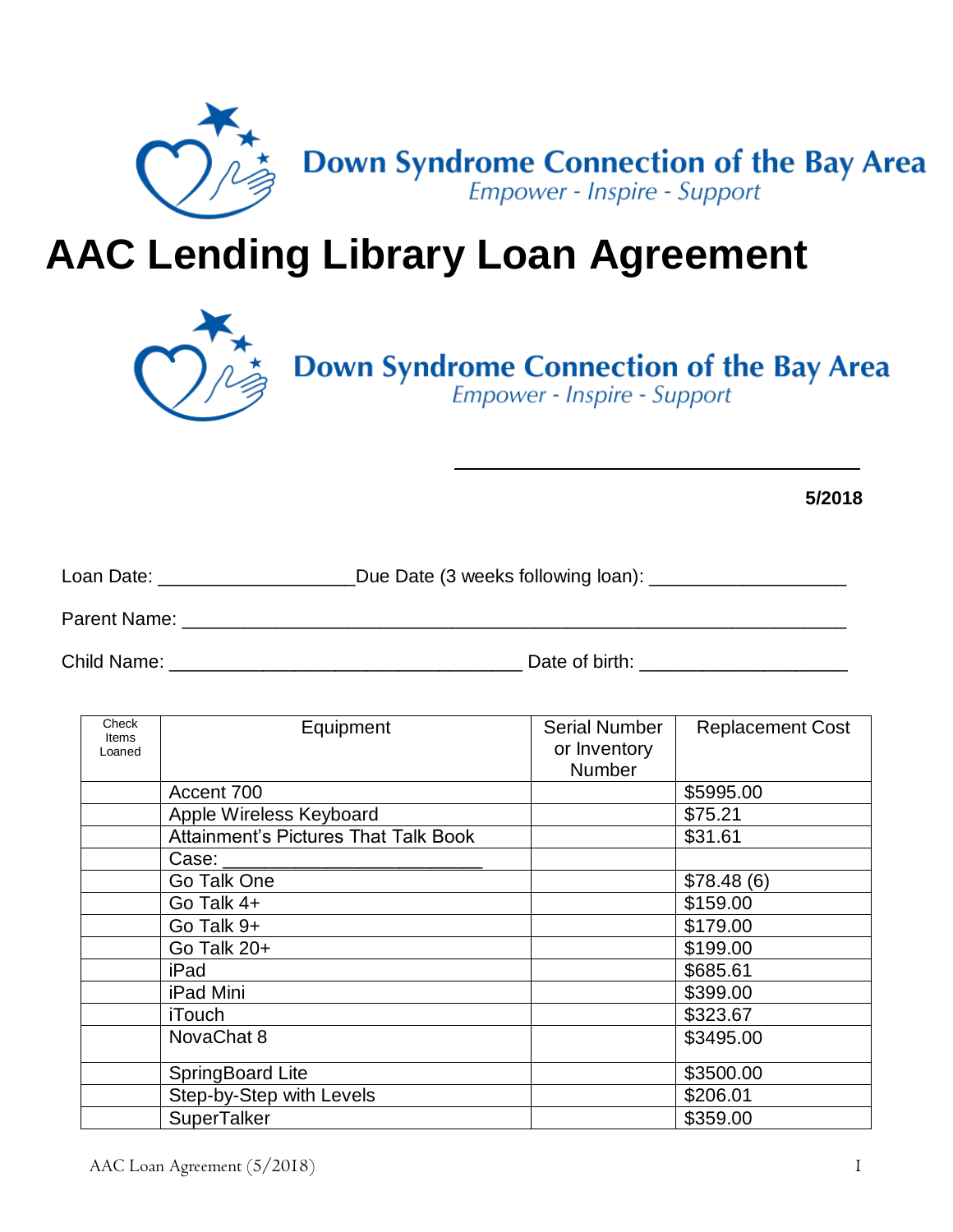

## **AAC Lending Library Loan Agreement**

| Talk Block (set of 5)  | \$69.99 |
|------------------------|---------|
| Talking Photo Album    | \$31.61 |
| Other Item:            |         |
| TOTAL REPLACEMENT COST |         |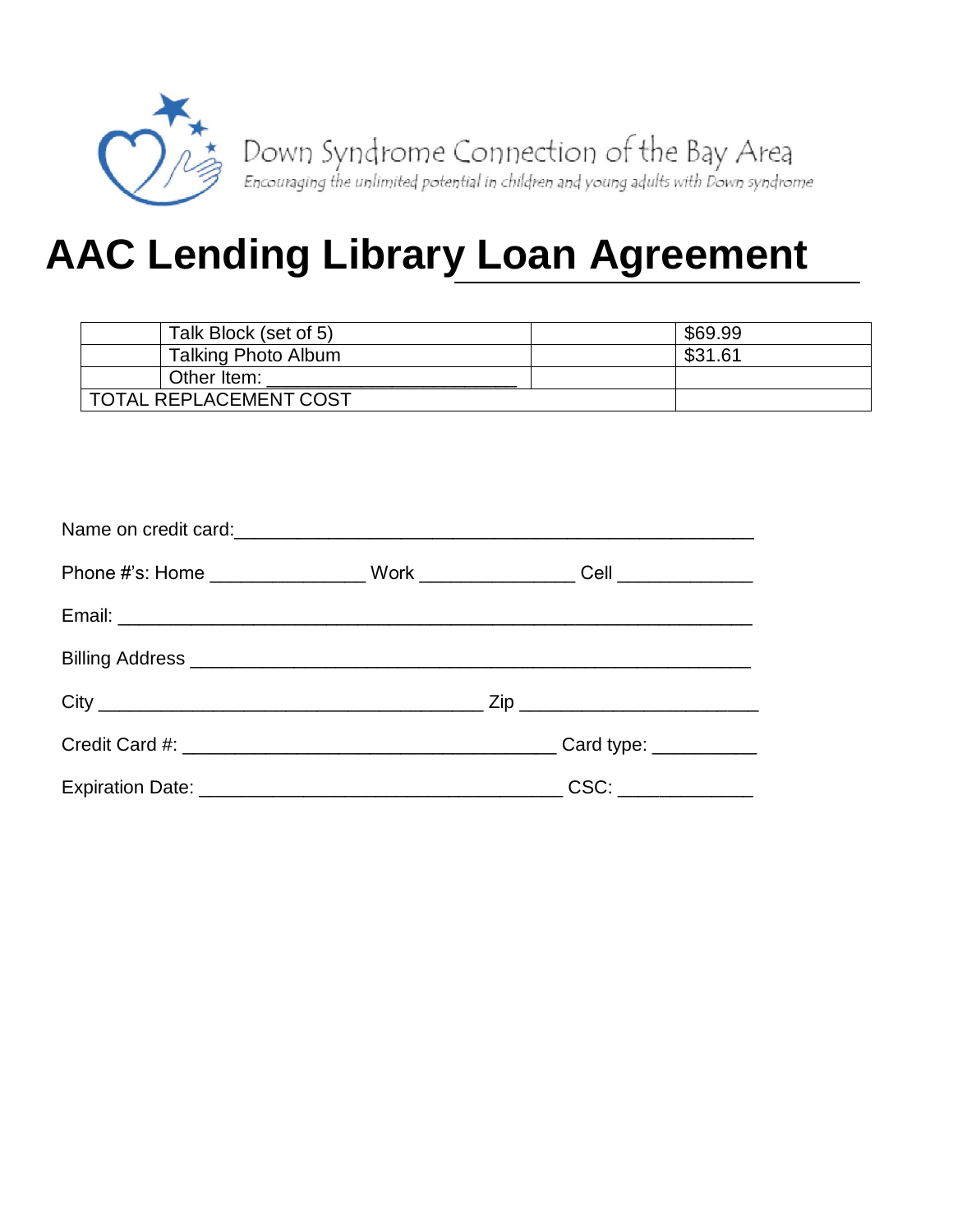

#### **BORROWER'S RESPONSIBILITY AND LIABILITY**

I understand and agree that I am responsible for proper handling and use of the loaned device(s), and assume financial liability for it during the loan period.

I am responsible for returning all components to the Down Syndrome Connection of the Bay Area AAC Lending Library in a timely manner. If the items are not returned by or in case of loss or damage. I will be held financially liable and my credit card will be charged for the replacement value of the item(s) listed on the Loan Agreement Form.

**The total replacement value of the item(s) borrowed is \$**

In the case of theft, I will not be held responsible, as long as I immediately report the incident to the police and provide a copy of the police report to the Down Syndrome Connection of the Bay Area.

I understand it is illegal to copy or distribute any software or apps loaned through the Down Syndrome Connection of the Bay Area AAC Lending Library. Upon completion of the loan period, any content (e.g., music, photo's, documents) created by the borrower will be deleted. Additionally, if I have loaded software or app's on my device, I will remove them.

Signature of Card Holder **Date** Date